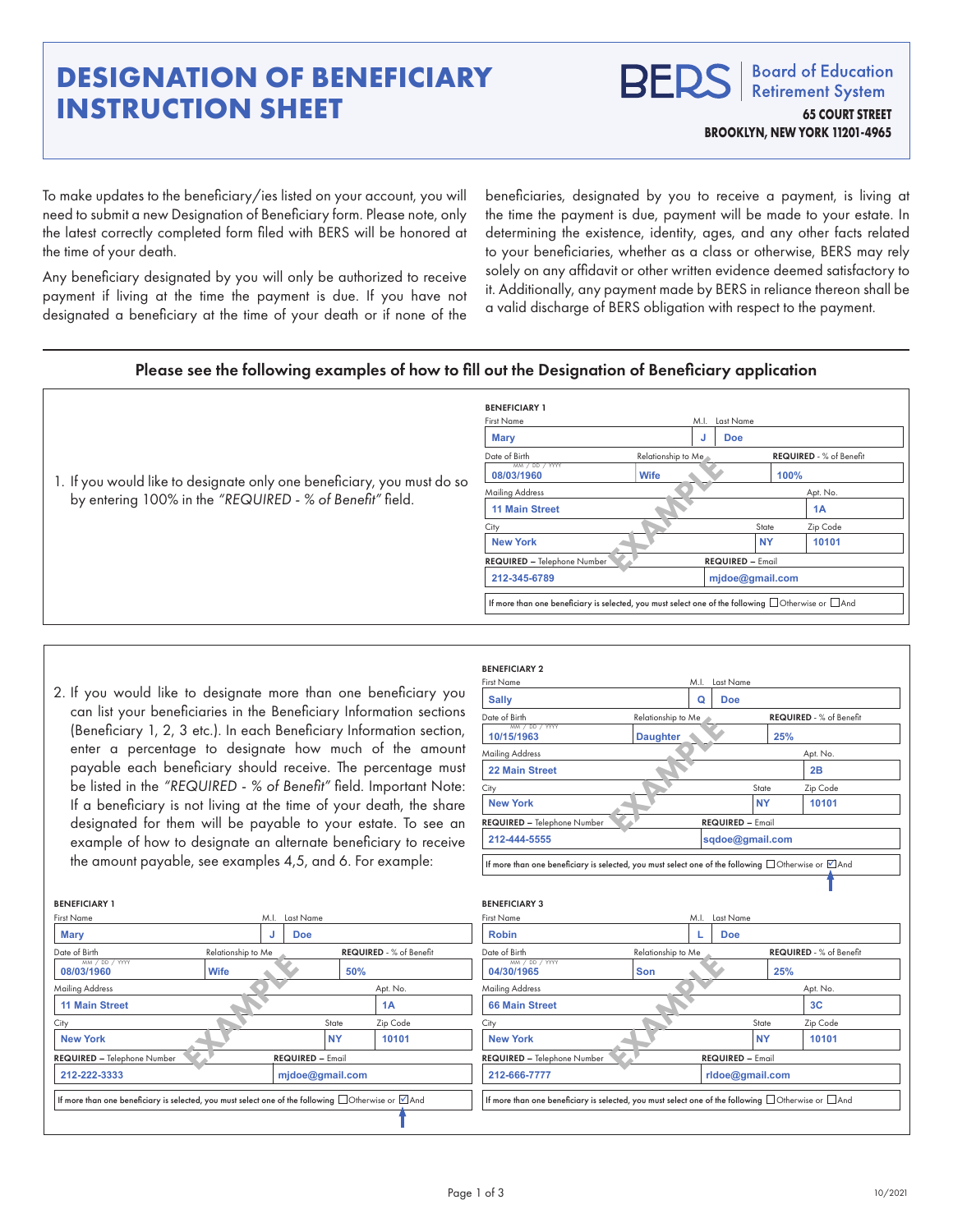## **DESIGNATION OF BENEFICIARY INSTRUCTION SHEET (CONT'D)**

**BERS Retirement System 65 COURT STREET BROOKLYN, NEW YORK 11201-4965**

**Board of Education** 

3. If you would like to designate equal amounts to your beneficiaries, you must list a percentage in the section *"REQUIRED - % of Benefit"*  for each person. Together all percentages must total 100%. NOTE: BERS will not be able to process fractional designations. Please divide the number 100 by the number of beneficiaries that you have listed. If the answer results in a whole number when you do the division, your designation will be approved. If your answer results in a fractional amount (ex. 33.33%), your designation of beneficiary form will be rejected. You must therefore round up to whole numbers. For example, if you have three beneficiaries, and you wanted to divide your death benefit equally among the three, you will have to choose one of those beneficiaries to receive 1% more than the others. Therefore, Beneficiary #1 would receive 33%, Beneficiary #2 would receive 33% and Beneficiary #3

| more than the others. Therefore, Beneficiary #1 would receive<br>33%, Beneficiary #2 would receive 33% and Beneficiary #3 |                    |                         |                                | 212-444-5555                       |                    | sqdoe@gmail.com<br>If more than one beneficiary is selected, you must select one of the following $\Box$ Otherwise or $\Box$ And |
|---------------------------------------------------------------------------------------------------------------------------|--------------------|-------------------------|--------------------------------|------------------------------------|--------------------|----------------------------------------------------------------------------------------------------------------------------------|
| would have to receive 34%.                                                                                                |                    |                         |                                |                                    |                    |                                                                                                                                  |
| <b>BENEFICIARY 1</b>                                                                                                      |                    |                         |                                | <b>BENEFICIARY 3</b>               |                    |                                                                                                                                  |
| <b>First Name</b>                                                                                                         | M.I.               | Last Name               |                                | <b>First Name</b>                  |                    | M.I. Last Name                                                                                                                   |
| <b>Mary</b>                                                                                                               |                    | <b>Doe</b>              |                                | <b>Robin</b>                       |                    | <b>Doe</b>                                                                                                                       |
| Date of Birth                                                                                                             | Relationship to Me |                         | <b>REQUIRED - % of Benefit</b> | Date of Birth                      | Relationship to Me | REQUIRED - % of Benefit                                                                                                          |
| MM / DD / YYYY<br>08/03/1960                                                                                              | <b>Wife</b>        |                         | 33%                            | MM / DD / YYYY<br>04/30/1965       | <b>Son</b>         | 34%                                                                                                                              |
| <b>Mailing Address</b>                                                                                                    |                    |                         | Apt. No.                       | <b>Mailing Address</b>             |                    | Apt. No.                                                                                                                         |
| <b>11 Main Street</b>                                                                                                     |                    |                         | 1A                             | <b>66 Main Street</b>              |                    | 3 <sub>C</sub>                                                                                                                   |
| City                                                                                                                      |                    | State                   | Zip Code                       | City                               |                    | Zip Code<br>State                                                                                                                |
| <b>New York</b>                                                                                                           |                    | <b>NY</b>               | 10101                          | <b>New York</b>                    |                    | <b>NY</b><br>10101                                                                                                               |
| <b>REQUIRED - Telephone Number</b>                                                                                        |                    | <b>REQUIRED - Email</b> |                                | <b>REQUIRED - Telephone Number</b> |                    | <b>REQUIRED - Email</b>                                                                                                          |
| 212-222-3333                                                                                                              |                    | midoe@gmail.com         |                                | 212-666-7777                       |                    | rldoe@gmail.com                                                                                                                  |
| If more than one beneficiary is selected, you must select one of the following $\Box$ Otherwise or $\Box$ And             |                    |                         |                                |                                    |                    | If more than one beneficiary is selected, you must select one of the following $\Box$ Otherwise or $\Box$ And                    |

BENEFICIARY 2

 $10/15/1963$ 

4. If you would like to designate a beneficiary to receive the amou payable in the event the prior beneficiary is not living on the d date of such payment include the word "otherwise" after the pri beneficiary is listed. For example:

Date of Birth Relationship to Me REQUIRED - % of Benefit

City State Zip Code

**Example of Mother**<br>
Mother<br> **EXAMPLE OF THE REGU** 

**New York NY 10101** 

If more than one beneficiary is selected, you must select one of the following  $\boxdot$  Otherwise or  $\Box$  And

Mailing Address **Apt. No.** Apt. No.

**44 Main Street 1B** 

MM / DD / YYYY **02/10/1941 Mother 100%** 

REQUIRED – Telephone Number REQUIRED – Email

**212-333-4444 padoe@gmail.com**

First Name M.I. Last Name

**Pat A Doe**

BENEFICIARY 1

| <b>First Name</b>                                                                            | M.I.                                                                                                          | Last Name               |                                |
|----------------------------------------------------------------------------------------------|---------------------------------------------------------------------------------------------------------------|-------------------------|--------------------------------|
| <b>Sally</b>                                                                                 | Q                                                                                                             | <b>Doe</b>              |                                |
| Date of Birth                                                                                | Relationship to Me                                                                                            |                         | <b>REQUIRED - % of Benefit</b> |
| MM / DD / YYYY<br>10/15/1963                                                                 | <b>Daughter</b>                                                                                               |                         | 100%                           |
| <b>Mailing Address</b>                                                                       |                                                                                                               |                         | Apt. No.                       |
| <b>22 Main Street</b>                                                                        |                                                                                                               |                         | 2B                             |
| City                                                                                         |                                                                                                               | State                   | Zip Code                       |
| <b>New York</b>                                                                              |                                                                                                               | <b>NY</b>               | 10101                          |
| REQUIRED - Telephone Number                                                                  |                                                                                                               | <b>REQUIRED - Email</b> |                                |
| 212-444-5555                                                                                 |                                                                                                               | sqdoe@gmail.com         |                                |
|                                                                                              | If more than one beneficiary is selected, you must select one of the following $\Box$ Otherwise or $\Box$ And |                         |                                |
|                                                                                              | M.I.                                                                                                          | Last Name               |                                |
| <b>Robin</b>                                                                                 | L                                                                                                             | <b>Doe</b>              |                                |
|                                                                                              | Relationship to Me                                                                                            |                         | <b>REQUIRED</b> - % of Benefit |
| MM / DD / YYYY<br>04/30/1965                                                                 | Son                                                                                                           |                         | 100%                           |
|                                                                                              |                                                                                                               |                         | Apt. No.                       |
| <b>66 Main Street</b>                                                                        |                                                                                                               |                         | 3C                             |
| <b>BENEFICIARY 3</b><br><b>First Name</b><br>Date of Birth<br><b>Mailing Address</b><br>City |                                                                                                               | State                   | Zip Code                       |
| <b>New York</b>                                                                              |                                                                                                               | <b>NY</b>               | 10101                          |
| REQUIRED - Telephone Number                                                                  |                                                                                                               | <b>REQUIRED - Email</b> |                                |

Date of Birth **Relationship to Me Relationship to Me REQUIRED** - % of Benefit

**10/15/1963 Daughter 33%** 

City State Zip Code

Relationship to Me<br>Daughter<br>REQUEST

**New York NY 10101** 

Mailing Address Apt. No. 49

**22 Main Street 2B** 

First Name M.I. Last Name

**Sally Q Doe**

REQUIRED – Telephone Number REQUIRED – Email